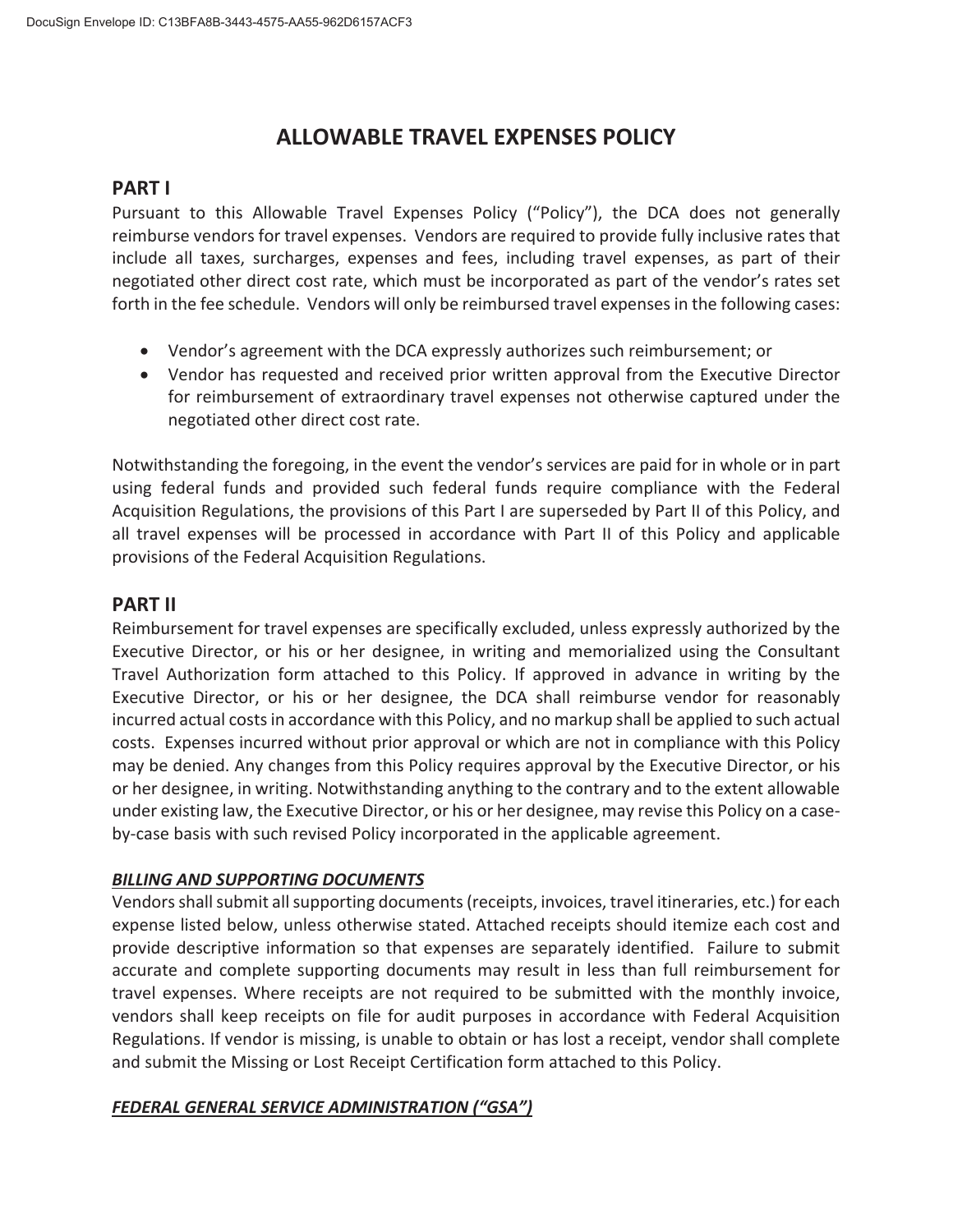Expense reimbursements in this Policy are generally based on the GSA rates, and policies. GSA resources can be located on the GSA website at: https://www.gsa.gov/travel-resources and via the additional links set forth in this Policy.

### *MEALS & INCIDENTAL EXPENSES (M&IE)*

Meal and incidental expenses ("M&IE") while on a travel status will be reimbursed at the per diem rate based on the GSA published rate for destinations within the Continental United States. Receipts are not required for M&IE reimbursements. If the DCA requests weekend work assignments, per diem shall be reimbursed.

M&IE includes tax and tips and no separate reimbursement will be made for those costs.

Trips of 24 Hours or More: As set by the GSA, DCA will reimburse a daily per diem rate equal to the GSA rate for meals and incidental expenses including taxes and gratuity. Specific GSA maximum M&IE per diem rates are assigned to designated destinations within each state. The per diem rates are updated annually on October 1st and provided online at the GSA web site https://www.gsa.gov/travel/plan-book/per-diem-rates.

- Day travel begins: The per diem allowable shall be three-quarters of the destination M&IE rate.
- $\bullet$  Full calendar day of travel: The per diem allowable shall be the full destination M&IE rate, referred to on the GSA website as the "total M&IE rate".
- Day travel ends: The per diem allowable shall be three-quarters of the total M&IE rate.

M&IE Example\*: vendor leaves residence in Sacramento, CA on 06/20 and travels to Los Angeles, CA. Vendor works a full day in Los Angeles on 06/21. Vendor leaves Los Angeles on 06/22 back to Sacramento, CA.

- $\bullet$  Day 1, 6/20: three-quarters of Los Angeles total M&IE Rate of \$74.00 = \$55.50 M&IE per diem allowable
- Day 2, 6/21: Full Los Angeles total M&IE Rate = \$74.00 M&IE per diem allowable
- Day 3,  $6/22$ : three-quarters of Los Angeles total M&IE Rate of \$74.00 = \$55.50 M&IE per diem allowable
- $\bullet$  Entire travel M&IE Reimbursed = \$185.00

\* Based on FY 2022 GSA per diem rates.

Trips of More than 12 Hours, but not Exceeding 24 Hours: The rate will be adjusted down for partial days of travel. For partial days, use the breakdown of eligible expenses from this GSA web site: https://www.gsa.gov/travel/plan-book/per-diem-rates/mie-breakdown. For travel more than 12 hours and less than 24 hours, the Vendor's allowance is three-quarters of the destination M&IE rate.

M&IE Reduction: When all or part of the meals are provided by the project, meals included in hotel expenses or conference fees, meals included in transportation costs such as airline tickets,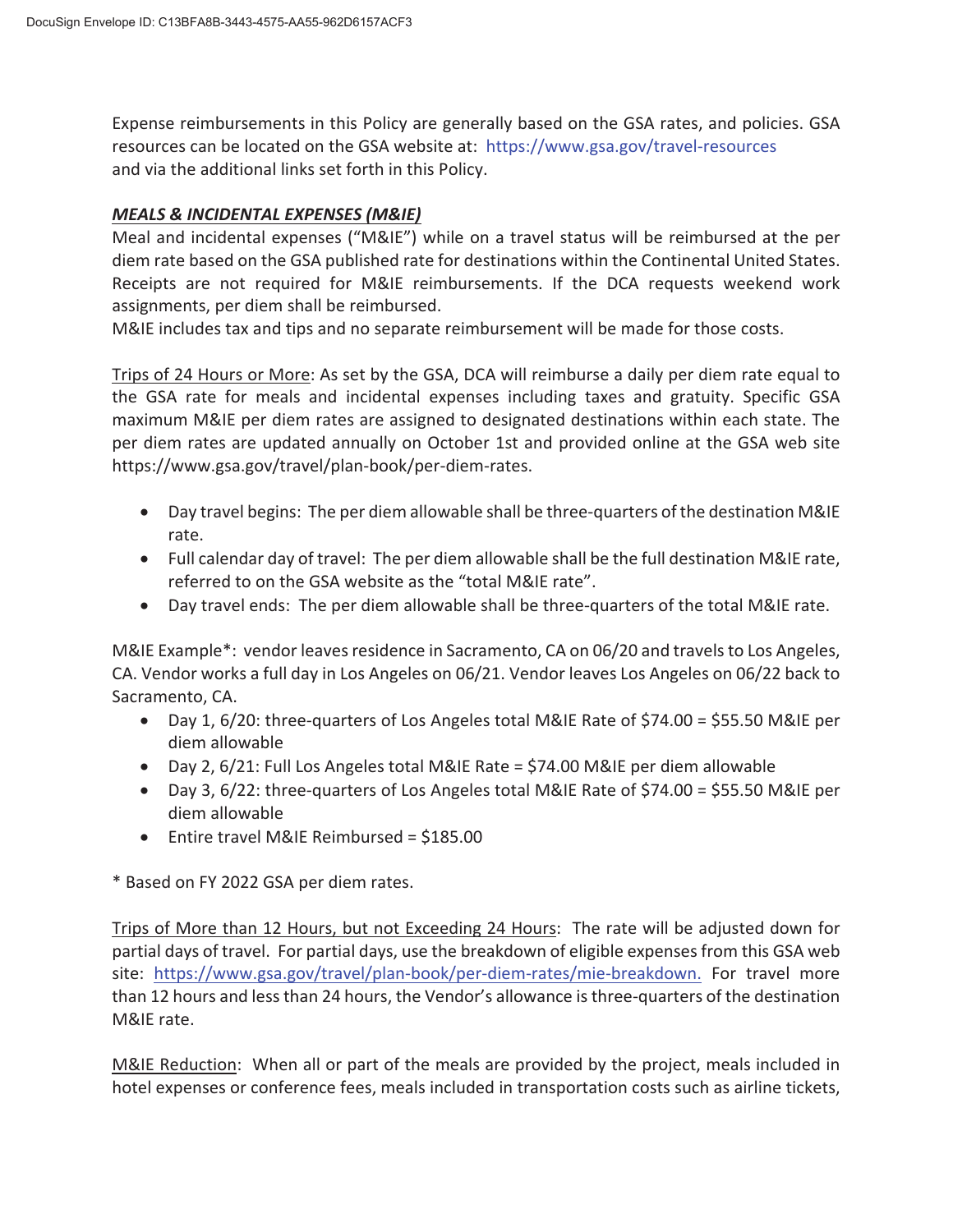or meals that are otherwise provided, the applicable M&IE per diem rate shall be reduced by the amount specified for the relevant meal(s) on the GSA website, as further detailed below.

To determine the amount to deduct, find the applicable M&IE per diem rate and breakdown by meal for travel in the continental U.S. pursuant to the instructions below:

- 1. Look up the location-specific information for the location where you will be working while on official travel at www.gsa.gov/perdiem.
- 2. On the results page, click Meals & Incidentals (M&IE) Rates to go to the M&IE rates table.
- 3. Find the row for your travel location and identify the amount listed for the M&IE total, for the relevant meal(s), and for first and last day of travel.

Subtract the amount for the relevant meal(s) from the applicable per diem rate (either the total M&IE rate, or the reduced rate (i) for first and last day of travel, or (ii) for partial days more than 12 hours, but less than 24 hours; which is, in either case, three quarters of the total M&IE rate).

M&IE Reduction Example\*: vendor leaves residence in Sacramento, CA and travels to San Francisco, CA for a conference and travels more than 12 hours and less than 24 hours. Breakfast is included at the conference. Vendor returns home to Sacramento, CA that same day.

- Total M&IE destination rate for San Francisco is \$79.00
- Because the trip is for more than 12 hours and less than 24 hours, the vendor is entitled to three-quarters of the total M&IE rate, or \$59.25
- M&IE Reduction of breakfast provided at San Francisco rate of \$18.00
- $\bullet$  Entire travel M&IE Reimbursed = \$41.25

\* Based on FY 2022 GSA per diem rates.

## *RECEIPT BASED REIMBURSEMENTS FOR TRIPS 12 HOURS OR LESS*

For trips 12 hours or less, breakfast or dinner may be reimbursed as follows:

- Trip begins at or before 6 am and ends at or after 9 am Breakfast may be claimed
- Trip begins at or before 4 pm and ends at or after 7 pm Dinner may be claimed

The meal rates set forth in the M&IE table shall be the maximum allowance a vendor is entitled to claim for a reimbursable breakfast or dinner for travel 12 hours or less. A receipt shall be required. For travel 12 hours or less, lunch and incidentals may not be claimed.

## *LODGING EXPENSES*

Vendors who incur approved overnight lodging expenses may be reimbursed. Lodging expenses will be reimbursed, on an actual cost basis. An original detailed hotel receipt, showing the single room rate plus taxes, must be submitted with the request for payment, otherwise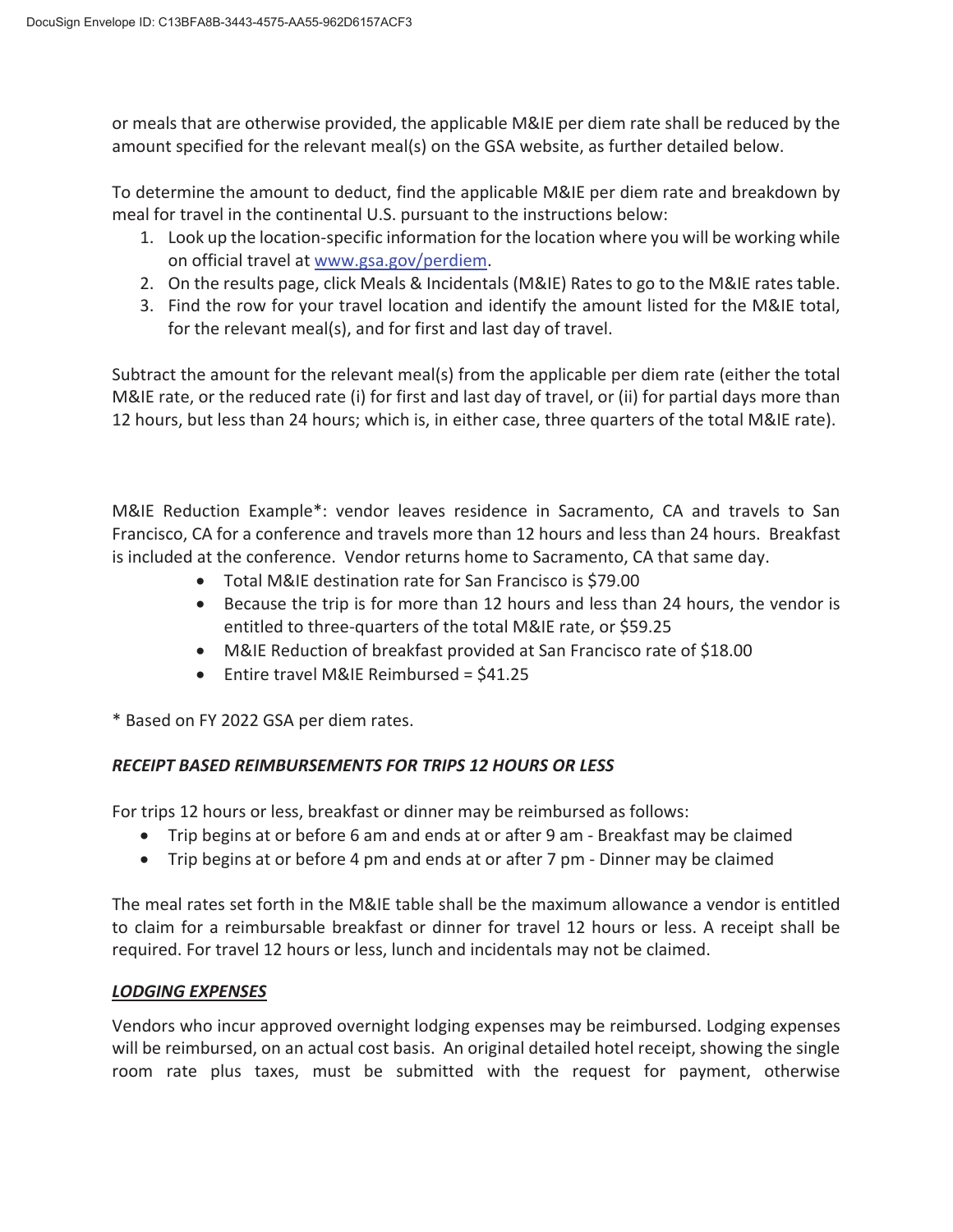reimbursement will be denied. If vendor is requested by the DCA to perform services on the weekend, hotel charges for Saturday and Sunday shall be reimbursable.

Lodging reimbursement will be limited to the GSA lodging rate for the location in question. Please visit www.gsa.gov/perdiem to find the rates. Enter the zip code for the location. Please note this amount does not include taxes, which are reimbursed separately. If you are unable to find lodging within the maximum GSA posted rate, you may submit a request for reimbursement of the excess of the maximum reimbursement rate to the Agreements Administrator. You must obtain prior written approval by the Agreements Administrator, on the Approval for Lodging Exceeding Maximum GSA Rate form attached to this Policy, to book the lodging that exceedsthe GSA posted rate. The written approval of the DCA is required to be submitted with the invoice for the travel expense.

Hotel cancellations are the responsibility of the vendor. Any hotel expenses charged to the DCA when the vendor had adequate time to cancel the accommodations without charge will be the sole responsibility of the vendor.

### *METHOD OF TRAVEL*

- Vendors are responsible for determining the need for and method of travel.
- Reimbursement for transportation expenses will be based on the method of transportation that is in the best interest of the project, considering both direct expense and the consultant's time.
- Trips that require travel in excess of 200 miles one way shall be made by commercial airline unless the circumstances dictate otherwise. Reimbursements for transportation costs for trips over 200 miles one way by any form of transportation other than commercial airline shall generally not exceed the standard round-trip airline coach airfare in effect at the time, plus any personal auto mileage and airport parking that would have been incurred and reimbursable if airline transportation had been used.

If a vendor chooses and is authorized to use a method of transportation that is:

- $\bullet$  Not the least costly,
- Not the typical method of getting from one location to the other, or
- Not "in the best interest of the state,"

A cost comparison will be prepared, and the consultant shall be reimbursed only the amount that would have been reimbursed had the consultant traveled using the least costly method.

Taxis/Uber/Lyft/Rideshare: When it is an economical choice to use a taxi/Uber/Lyft/rideshare service for approved business travel, the cost of the fare will be reimbursed with a receipt. M&IE includes tips and those costs are not separately reimbursable.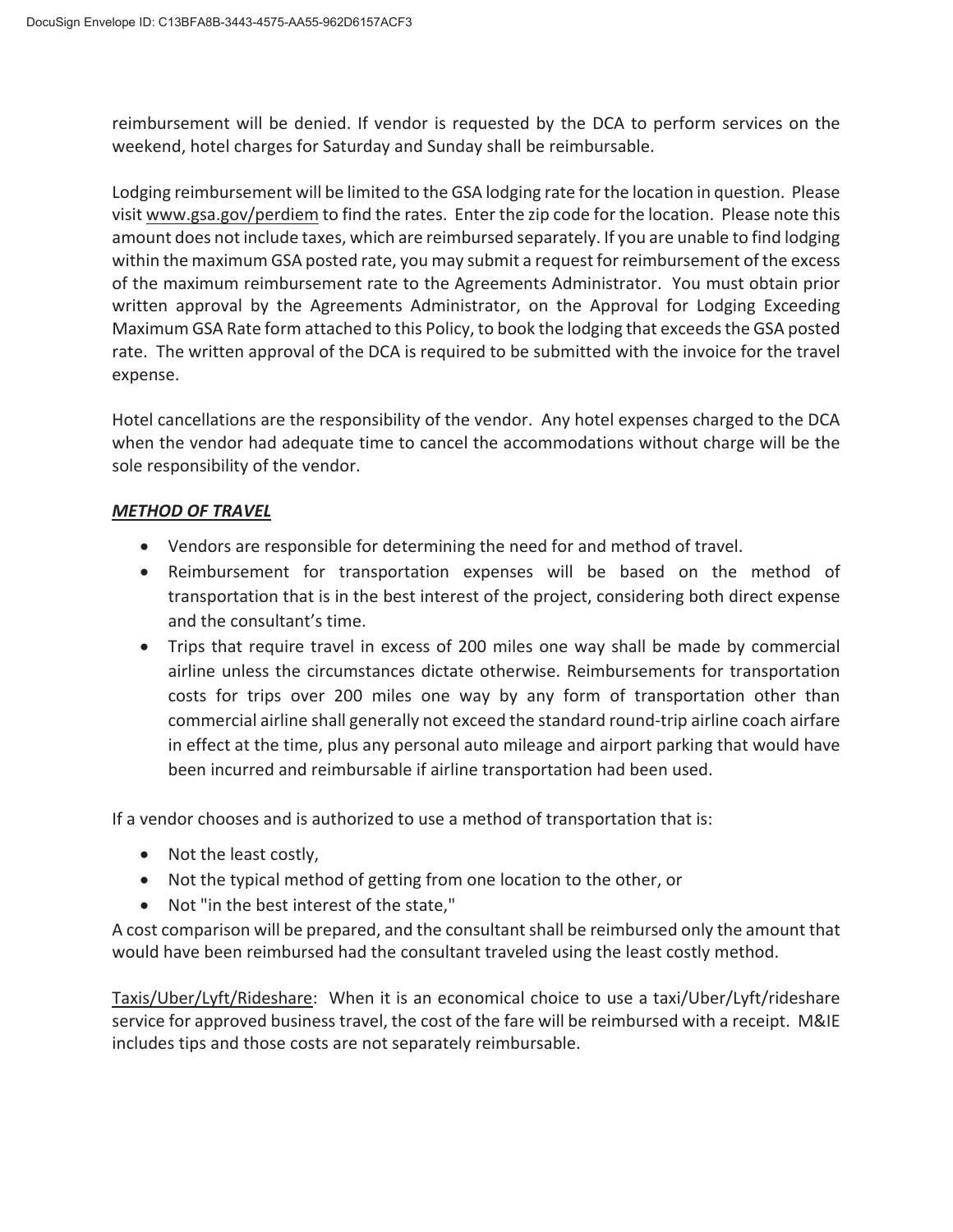Car Rental: Car rentals shall be the most economical vehicle to fulfill vendor's needs when other modes of transportation are not available. vendor shall use the most reasonable cost rental vehicle that can accommodate travel requirements. One automobile rental for up to three travelers is acceptable. If a more expensive rental option is required, vendor must provide justification and obtain prior approval from the Executive Director, or his or her designee, the approval must be attached to the invoice. Insurance for collision and personal liability is the responsibility of the vendor and shall not be reimbursed. Rental car receipts are required for all rental car expenses. Claims for rental car gasoline must be supported by original receipts.

Personal Car: Personal automobile reimbursement is allowable only from consultant'slocal office to project site location or meeting destination as determined by the Executive Director, or his or her designee, and will be paid at the current Federal Internal Revenue Standard ("IRS") allowable mileage rate.

Mileage Reimbursement: Mileage reimbursements are based upon the number of miles driven for DCA related trips. Vendors are required to retain a monthly mileage log. Use the attached template. The log is not required to be submitted with the expense reports or invoices. Vendor must keep the log on file for audit purposes. The length of trip does not determine eligibility for mileage reimbursement that has been approved in accordance with this Policy.

Parking: Receipts for parking while traveling are not required for expenses of \$75.00 or less. Parking for staff located on-site shall not be reimbursable by the DCA.

Tolls: Receipts for tolls are not required. You must include a description of any tolls on your monthly mileage log.

Air Travel: Preapproved airfare will be reimbursed at the actual cost of the airline ticket. Air travel shall be made by commercial airline at coach or economy airfare. If flight accommodations are upgraded from coach or economy airfare, all additional charges shall be paid by the vendor, and not charged to the Agreement. Travel should be by whichever scheduled airline offers the (lowest fare and is not dictated by a vendor's frequent flyer preference or preferred carrier.

Air travel receipts must include the flight itinerary (including flight number, departure time, arrival time, etc.) and proof of payment. Service fees for airline tickets shall be reimbursable as part of the air travel cost. In-flight internet fees are reimbursable for DCA related work while inflight.

Long Term Travel: Travel over 30 days shall be considered long term travel. Pre-approval request required, using the form attached to this Policy. Reimbursable costs shall include rent, utilities and reduced per diem of \$41.00

## *NONͲREIMBURSABLE EXPENSES*

Time spent in travel shall not be compensable unless services are performed during such travel.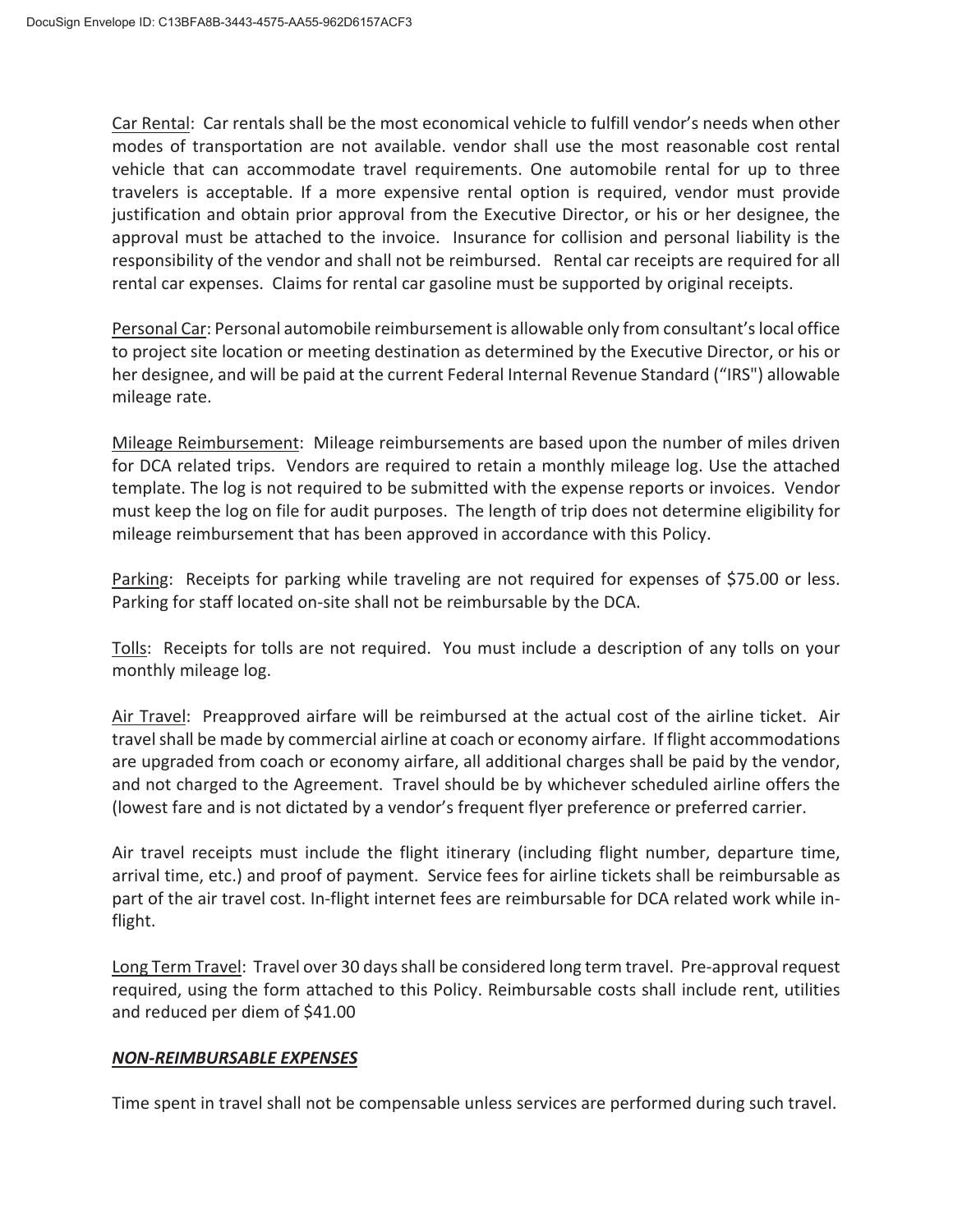Except as otherwise expressly stated herein, and approved in accordance with this Policy, travel expenses will not be reimbursed for travel of twelve hours or less.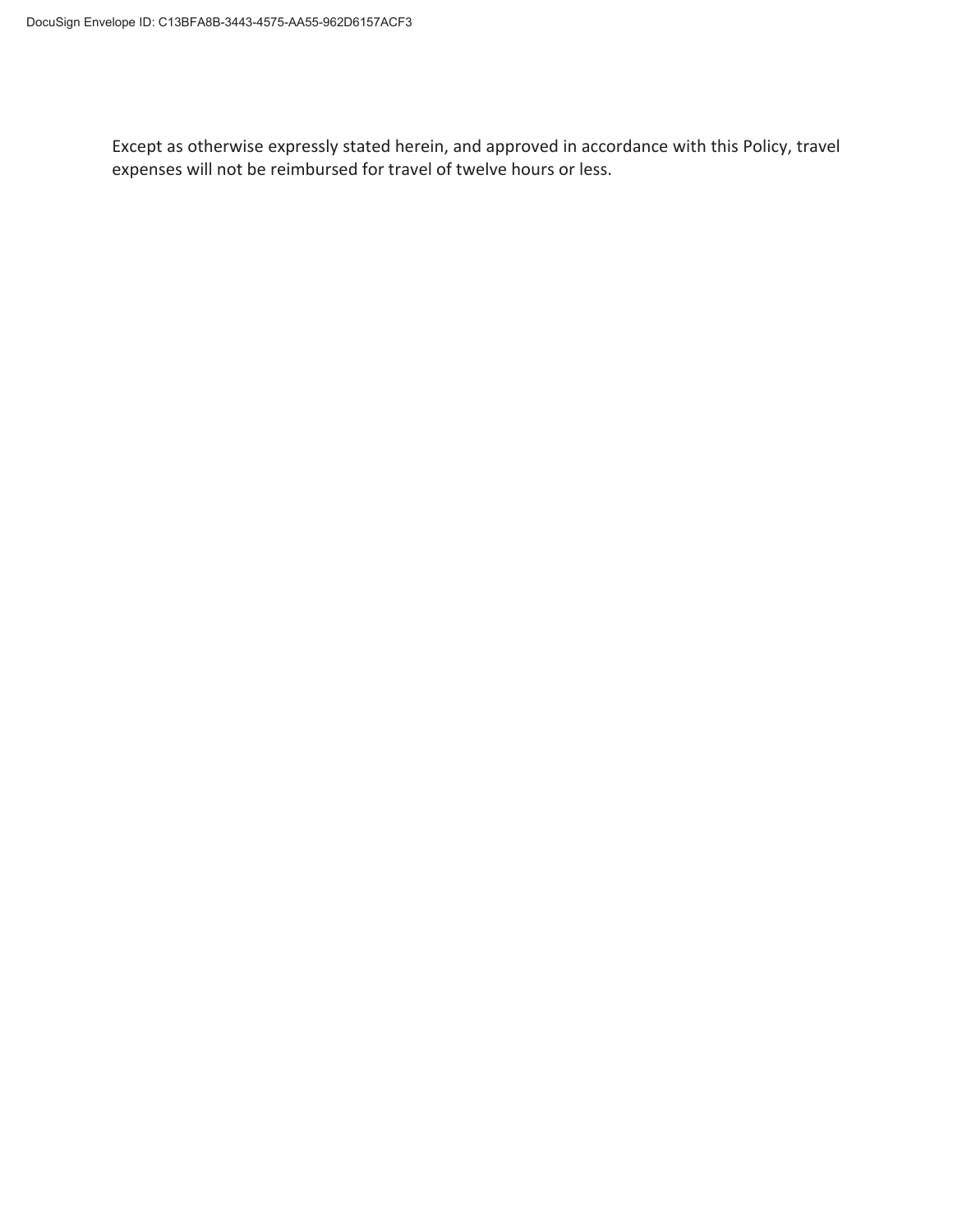## **Consultant Travel Authorization**

*DCA Travel Policy: Reimbursement for travel expenses are specifically excluded, unless expressly authorized by the* Executive Director, or his or her designee, in writing and memorialized in a written agreement. If approved in advance in writing by the Executive Director, or his or her designee, the DCA shall reimburse vendor for reasonably incurred actual costs in accordance with this Allowable Travel Expenses Policy ("Policy"), and no markup shall be applied to such actual costs. Expenses incurred without prior approval or which are not in compliance with this Policy may be denied.

| <b>Consultant Name:</b>       | <b>Agreement/Task Order #:</b> |  |
|-------------------------------|--------------------------------|--|
| <b>Employee Name:</b>         | <b>Project Role:</b>           |  |
| <b>Travel Locations:</b>      |                                |  |
| Traveling From: (City, State) |                                |  |
| Travel To: (City, State)      |                                |  |
| Departure Date:               | Return Date:                   |  |
| <b>Reason for Travel:</b>     |                                |  |
|                               |                                |  |
|                               |                                |  |

#### **Estimated Expenditures:**

|                       | <b>Description</b> | # of Days Rate (+ tax) | <b>Base Total</b> |
|-----------------------|--------------------|------------------------|-------------------|
| Airfare               |                    |                        |                   |
| Lodging (GSA<br>Rate) |                    |                        |                   |
| <b>Rental Car</b>     |                    |                        |                   |
| Mileage               |                    |                        |                   |
| <b>Parking</b>        |                    |                        |                   |
| Per Diem              |                    |                        |                   |
| Other                 |                    |                        |                   |
| <b>Total</b>          |                    |                        |                   |

By signing below, I certify that the costs to be incurred and reported will be in accordance with the provisions in the *DCA Travel Policy.*

| Consultant Lead/Manager | Date: |
|-------------------------|-------|
|-------------------------|-------|

DCA Executive Director *or Designee* Date: Date: Date: Date: Date: Date: Date: Date: Date: Date: Date: Date: Date: Date: Date: Date: Date: Date: Date: Date: Date: Date: Date: Date: Date: Date: Date: Date: Date: Date: Date: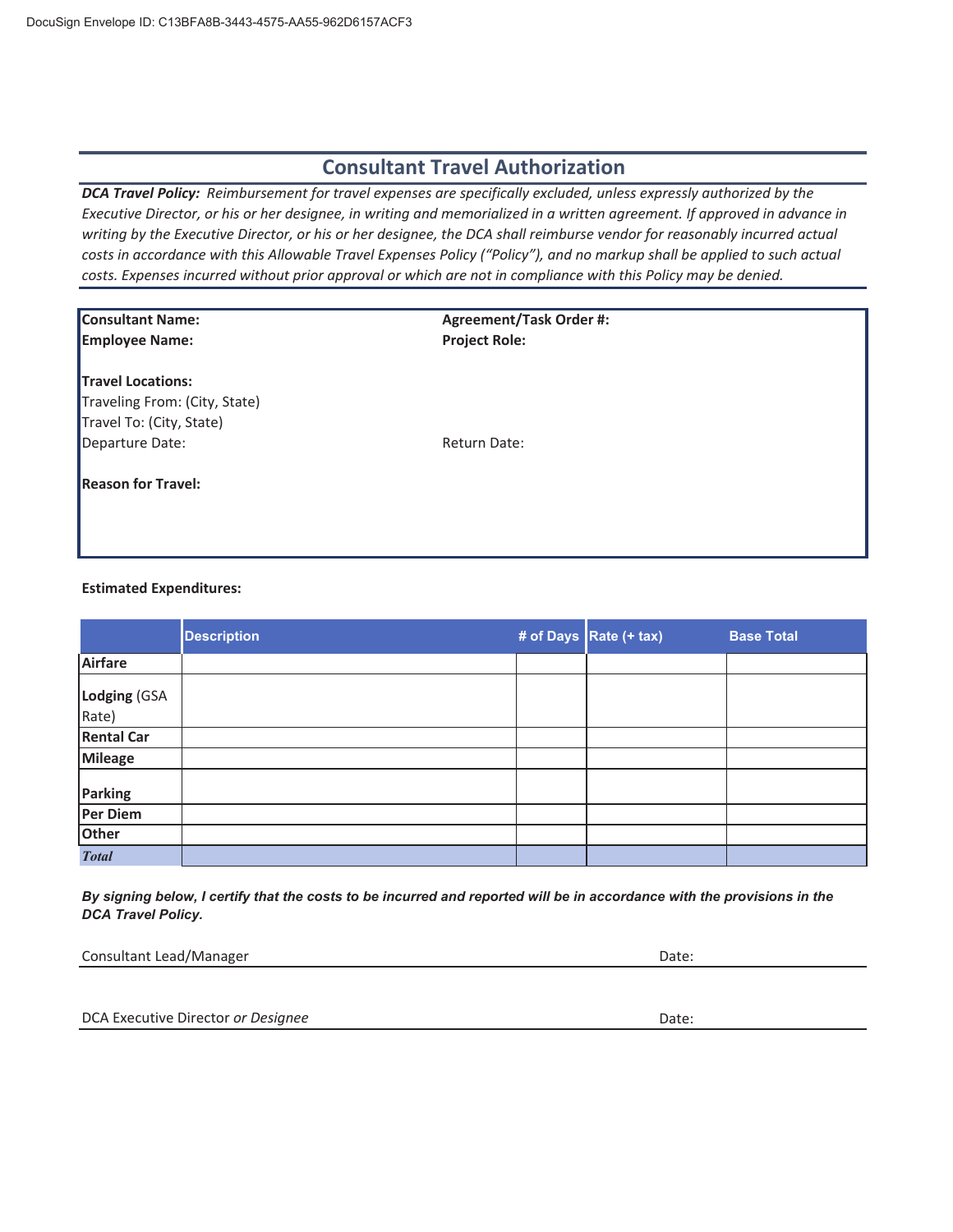## **Missing or Lost Receipt Certification**

DCA Travel Policy: If vendor is missing, is unable to obtain or has lost a receipt, vendor shall complete and submit the Missing or *Lost Receipt Certification form attached to this Policy.*

This certification attests to the following:

a. No original receipt obtained for this expense or the original receipt was lost or misplaced and a duplicate cannot be obtained.

b. The expense was incurred on behalf of DCDCA.

c. The item and amount of the expense are accurate.

d. No reimbursement of this expense has been or will be sought or accepted from another source.

e. I have not previously requested reimbursement of this expense.

Provide a brief description of the expense:

| Establishment:                   |                  |  |
|----------------------------------|------------------|--|
| Expense Amount:                  | Date of Expense: |  |
| Description of Expense:          |                  |  |
|                                  |                  |  |
| <b>Certification Signatures:</b> |                  |  |
| Requestor Name:                  | Date:            |  |
| <b>Requestor Signature:</b>      | Date:            |  |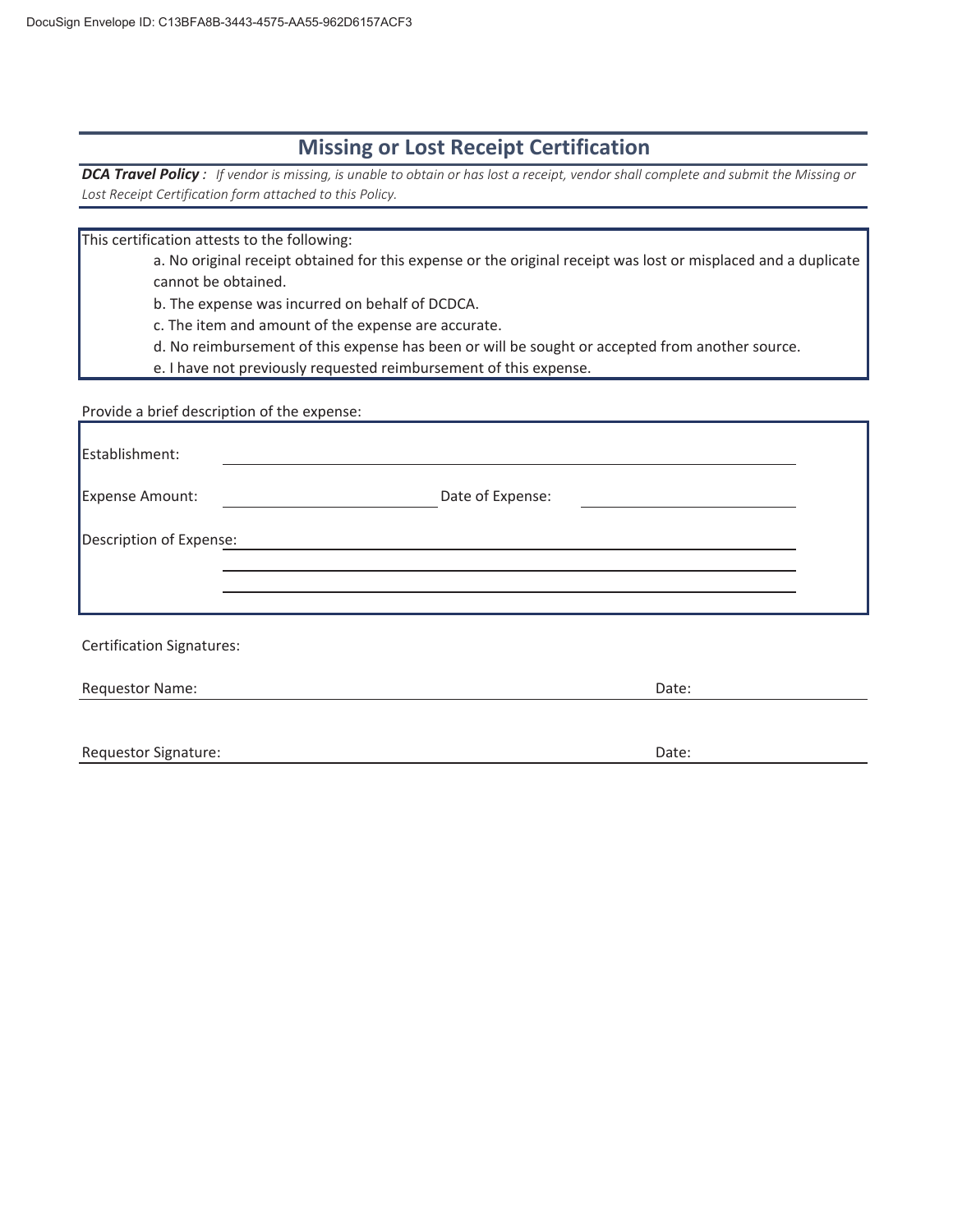# **Approval for Lodging Exceeding Maximum GSA Rate**

DCA Travel Policy: If you are unable to find lodging within the maximum GSA posted rate, you may submit a request for reimbursement of the excess of the maximum reimbursement rate to the Agreements Administrator. You must obtain prior written approval by the Agreements Administrator to book the lodging that exceeds the GSA posted rate. The written approval of the DCA is *required to be submitted with the invoice for the travel expense .*

| Consultant Name:                     |                                                  | Date Requested:     |
|--------------------------------------|--------------------------------------------------|---------------------|
| Employee Name:                       |                                                  | Task/Subtask No.:   |
|                                      |                                                  |                     |
| Reason for exceeding GSA hotel rate: |                                                  |                     |
|                                      |                                                  |                     |
|                                      |                                                  |                     |
|                                      |                                                  |                     |
|                                      | <b>TRAVEL DATES &amp; LOCATION</b>               | LODGING INFORMATION |
| Departure Date:                      | Time:                                            | Lodging Name:       |
| Return Date:                         | Time:                                            | Address:            |
| From: (City, State)                  |                                                  |                     |
| To: (City, State)                    |                                                  | Telephone No.:      |
|                                      |                                                  | Room Rate:          |
|                                      |                                                  |                     |
|                                      | Attending Conference @ Hotel<br>Yes<br><b>No</b> |                     |
|                                      |                                                  |                     |
|                                      |                                                  |                     |

| <b>Consultant Approval</b> | Date: |
|----------------------------|-------|
|                            |       |

DCA Agreement Admin Approval **Date:** Date: Date: Date: Date: Date: Date: Date: Date: Date: Date: Date: Date: Date: Date: Date: Date: Date: Date: Date: Date: Date: Date: Date: Date: Date: Date: Date: Date: Date: Date: Date:

\*Instructions: Need to verfiy that you have looked at atleast 3 rates and selected the least expensive rate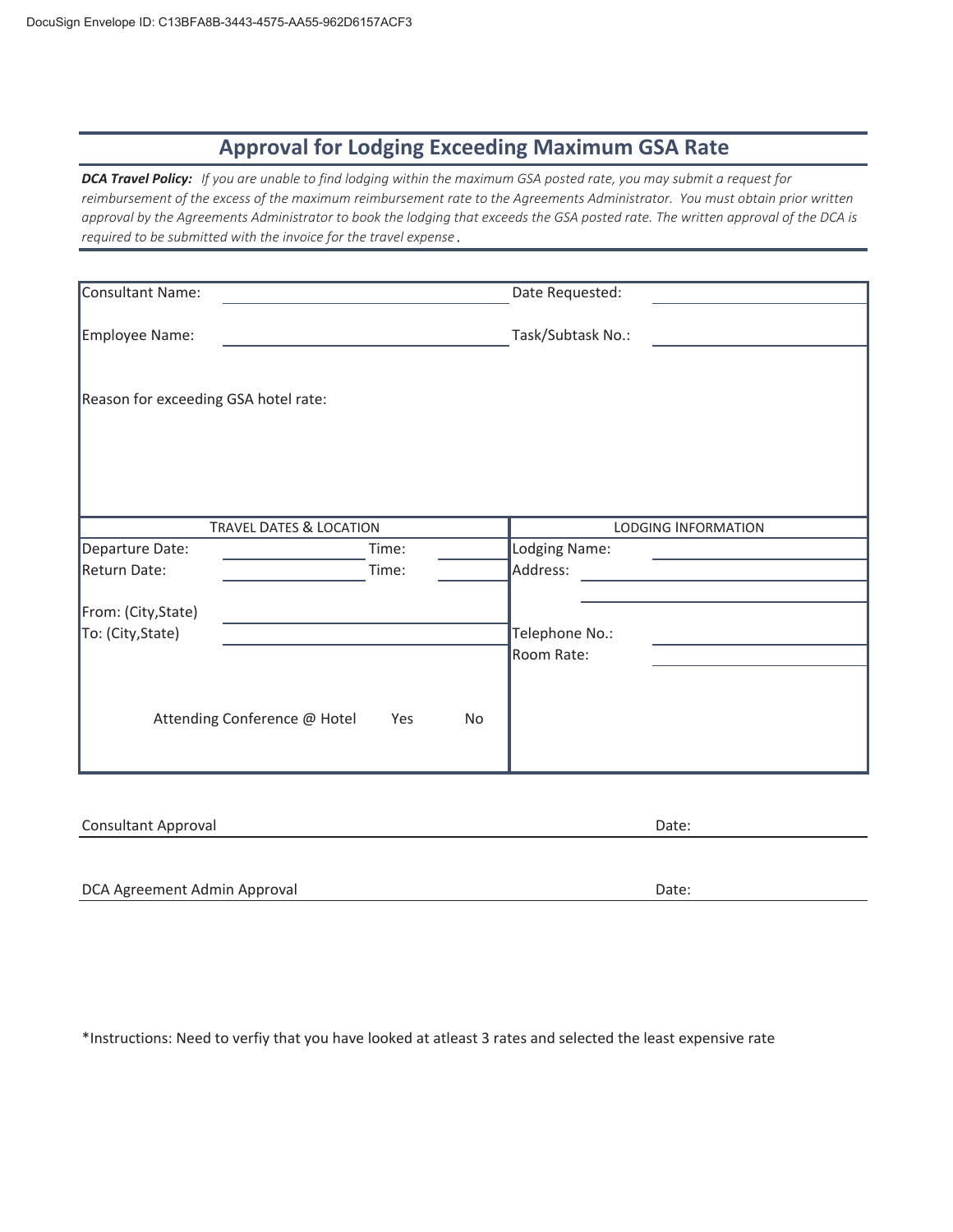#### **Monthly Mileage Log**

DCA Travel Policy: Mileage reimbursements are based upon the number of miles driven for DCA related trips. Vendors are required to retain a monthly mileage log. Use the attached template. The log is not required to be submitted with the expense reports or invoices. Vendor must *keep the log on file for audit purposes.*

| Name:       |      |           |       | Month of:                           |                          |        |
|-------------|------|-----------|-------|-------------------------------------|--------------------------|--------|
| Consultant: |      |           |       | Mileage Rate:                       |                          |        |
| Date        | From | <b>To</b> | Miles | Mileage Amount                      | Tolls (if<br>applicable) | Reason |
|             |      |           |       | \$                                  |                          |        |
|             |      |           |       | \$                                  |                          |        |
|             |      |           |       | \$                                  |                          |        |
|             |      |           |       | $\overline{\boldsymbol{\varsigma}}$ |                          |        |
|             |      |           |       | $\overline{\boldsymbol{\varsigma}}$ |                          |        |
|             |      |           |       | \$                                  |                          |        |
|             |      |           |       | $\overline{\boldsymbol{\varsigma}}$ |                          |        |
|             |      |           |       | $\overline{\boldsymbol{\varsigma}}$ |                          |        |
|             |      |           |       | \$                                  |                          |        |
|             |      |           |       | \$                                  |                          |        |
|             |      |           |       | \$                                  |                          |        |
|             |      |           |       | \$                                  |                          |        |
|             |      |           |       | \$                                  |                          |        |
|             |      |           |       | \$                                  |                          |        |
|             |      |           |       | \$                                  |                          |        |
|             |      |           |       | \$                                  |                          |        |
|             |      |           |       | \$                                  |                          |        |
|             |      |           |       | \$                                  |                          |        |
|             |      |           |       | \$                                  |                          |        |
|             |      |           |       | \$                                  |                          |        |
| Totals:     |      |           |       | \$                                  |                          |        |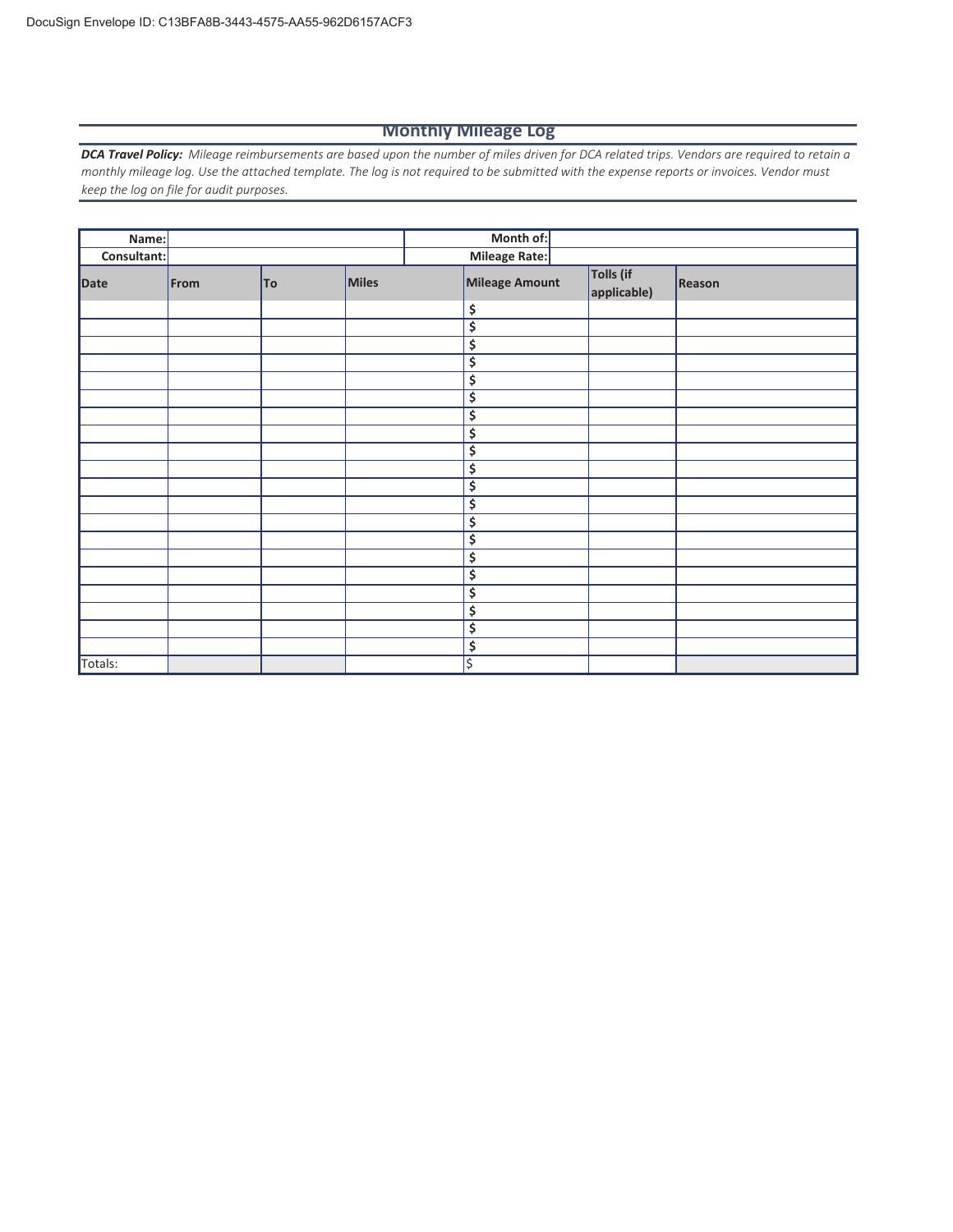## **Long Term Travel**

**DCA Travel Policy:** Travel over 30 days shall be considered long term travel. Pre-approval request required. Reimbursable costs *shall include rent, utilities and reduced per diem of \$41.00.*

|                                 | <b>Consultant Name:</b><br>Agreement/Task Order #: |           |                      |                   |                        |
|---------------------------------|----------------------------------------------------|-----------|----------------------|-------------------|------------------------|
| <b>Employee Name:</b>           |                                                    |           | <b>Project Role:</b> |                   |                        |
|                                 |                                                    |           |                      |                   |                        |
| <b>Travel Locations:</b>        |                                                    |           |                      |                   |                        |
|                                 | Traveling From: (City, State)                      |           |                      |                   |                        |
|                                 | Travel To: (City, State)                           |           |                      |                   |                        |
| Return Date:<br>Departure Date: |                                                    |           |                      |                   |                        |
|                                 |                                                    |           |                      |                   |                        |
| <b>Reason for Travel:</b>       |                                                    |           |                      |                   |                        |
|                                 |                                                    |           |                      |                   |                        |
|                                 |                                                    |           |                      |                   |                        |
|                                 |                                                    |           |                      |                   |                        |
|                                 |                                                    |           |                      |                   |                        |
|                                 |                                                    |           |                      |                   |                        |
|                                 |                                                    |           |                      |                   |                        |
|                                 | <b>Estimated Expenditures:</b>                     |           |                      |                   |                        |
|                                 |                                                    |           |                      |                   |                        |
|                                 | Description                                        | # of Days | Rate $(+$ tax)       | <b>Base Total</b> | <b>Total Estimated</b> |
|                                 |                                                    |           |                      |                   | <b>Expenses</b>        |
| Rent                            |                                                    |           |                      |                   |                        |
| <b>Utilities</b>                |                                                    |           |                      |                   |                        |

| --------- |  |  |  |
|-----------|--|--|--|
| Per Diem  |  |  |  |
| Other     |  |  |  |
|           |  |  |  |
|           |  |  |  |
|           |  |  |  |
| Total     |  |  |  |

*By signing below, I certify that the costs to be incurred and reported will be in accordance with the provisions in the DCA Travel Policy.*

Consultant Lead/Manager Date: Date:

DCA Executive Director *or Designee* Date: Date: Date: Date: Date: Date: Date: Date: Date: Date: Date: Date: Date: Date: Date: Date: Date: Date: Date: Date: Date: Date: Date: Date: Date: Date: Date: Date: Date: Date: Date: